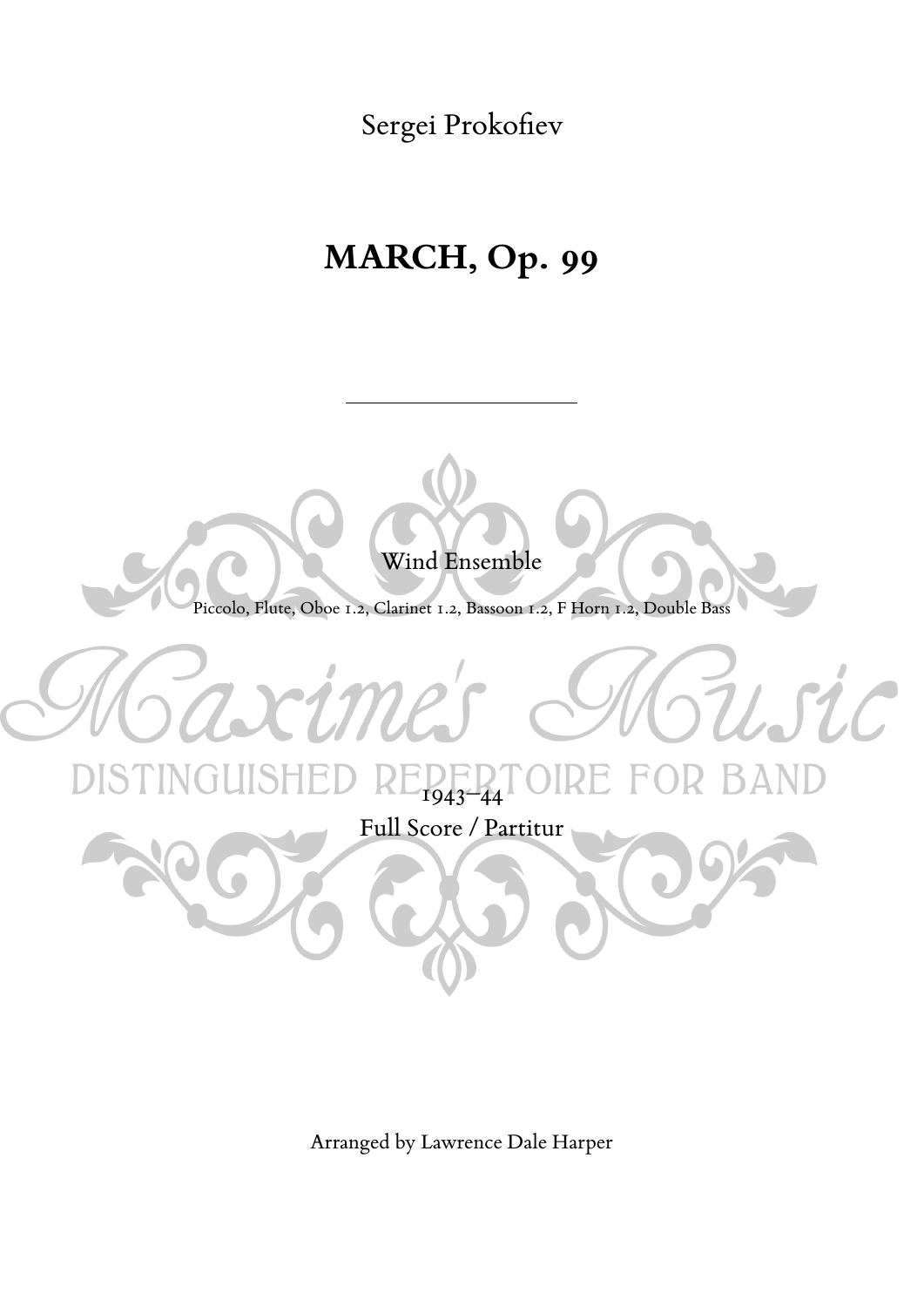

## Copyright © 2019 by Lawrence Dale Harper

ISMN: 979-0-720224-10-7

Published by Maxime's Music. MM02I2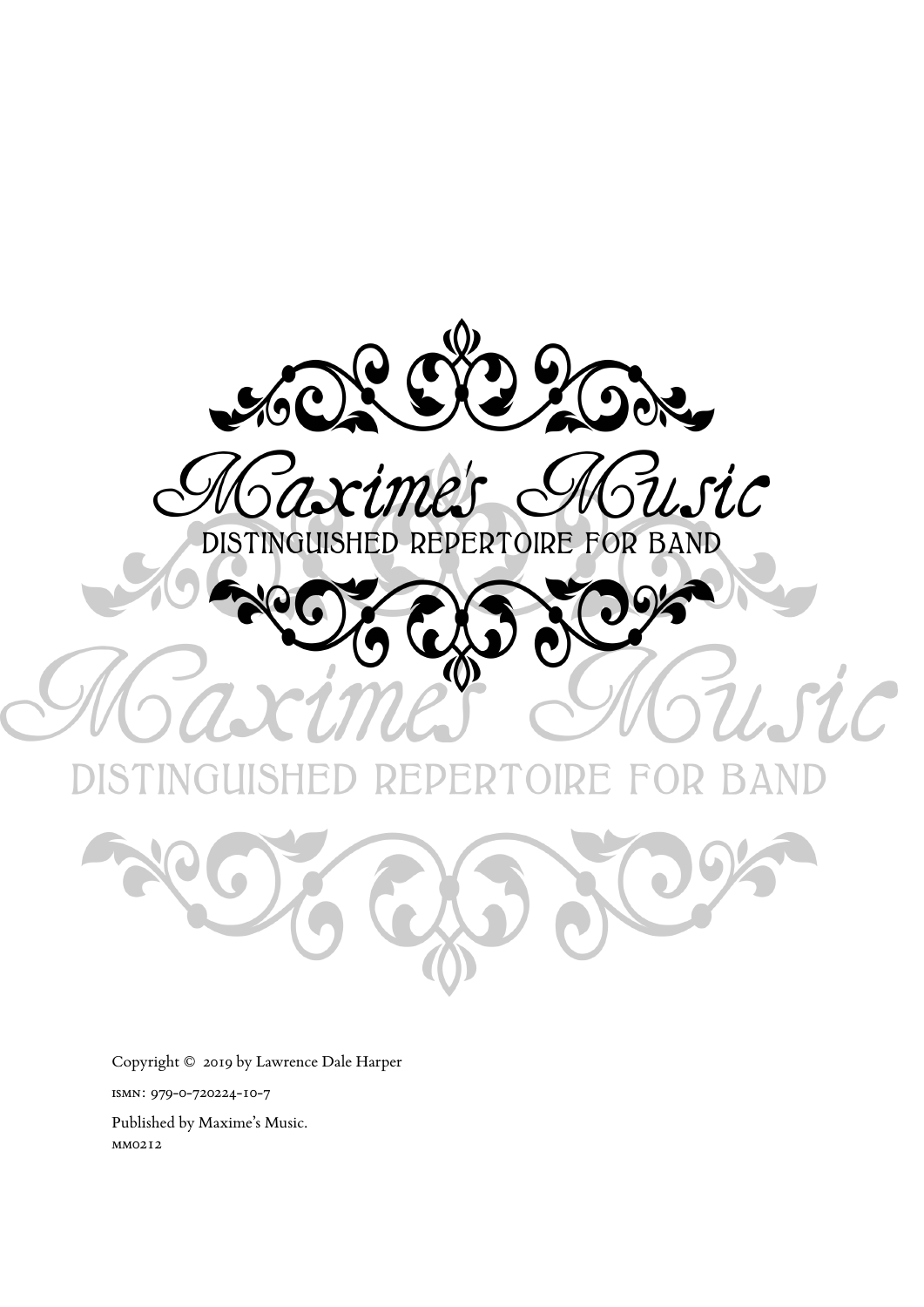## MARCH, Op. 99

**SERGEI PROKOFIEV** 

**DURATION: 2:00** 

**SCORE** 

MM0212

arr. LAWRENCE DALE HARPER

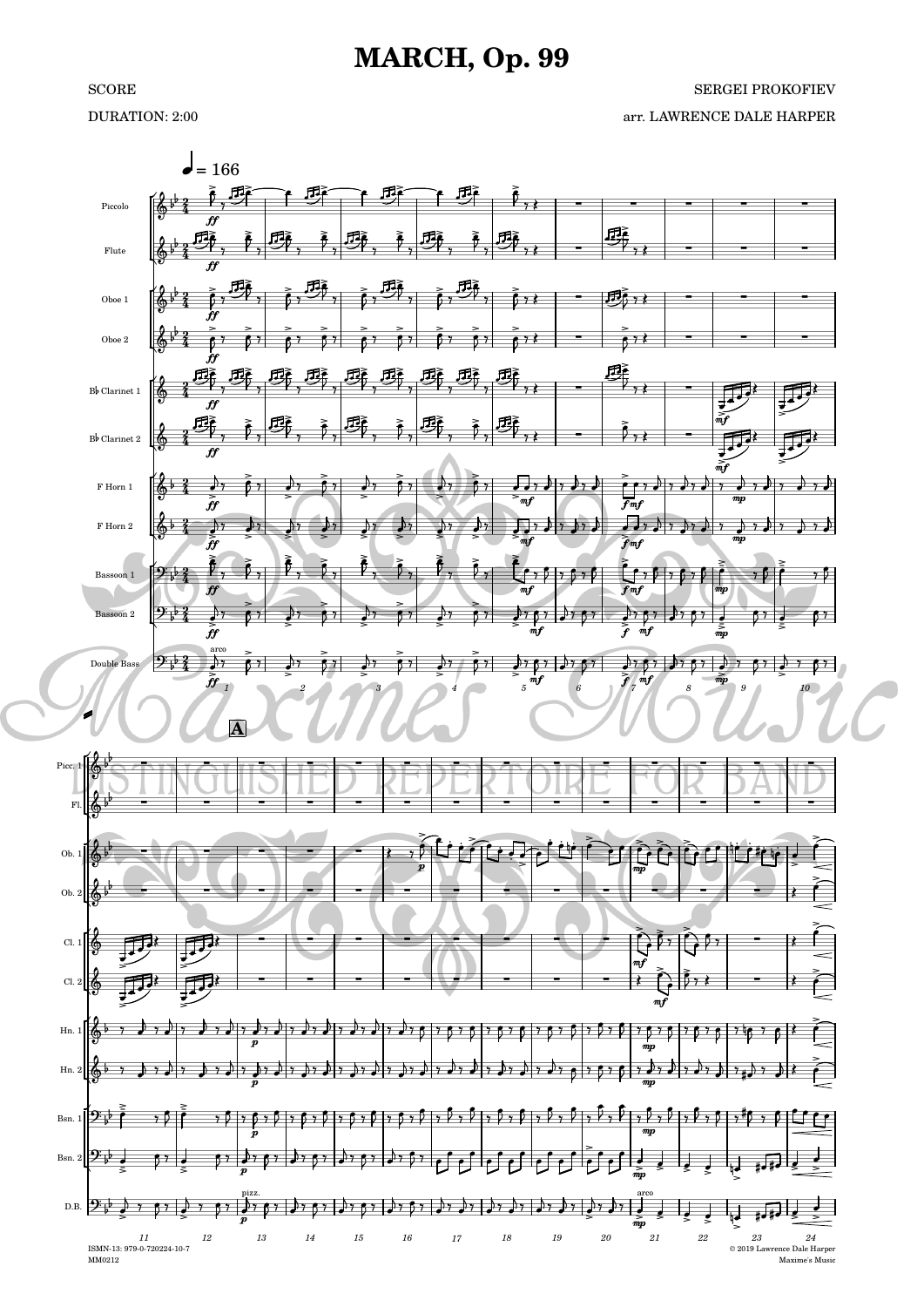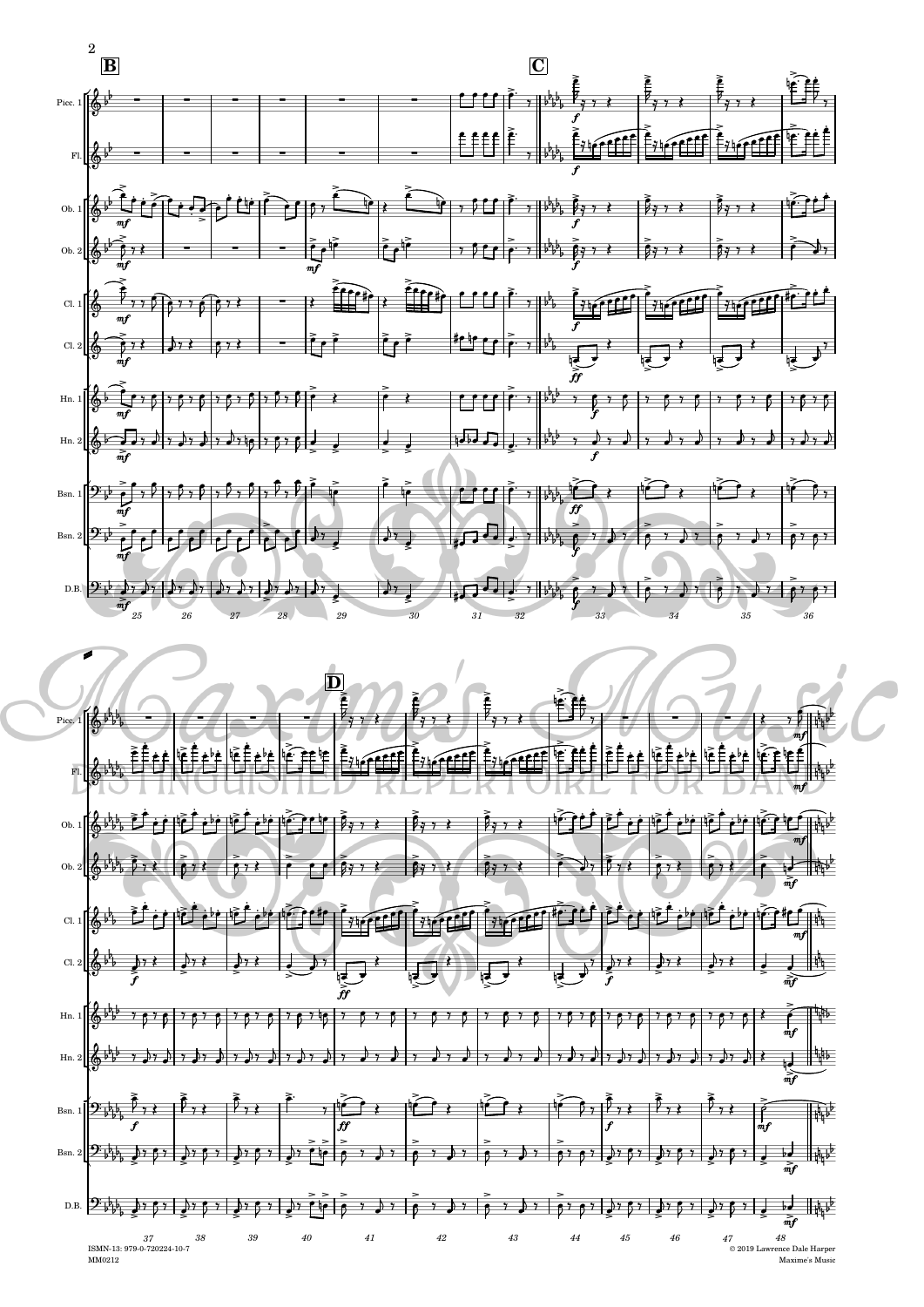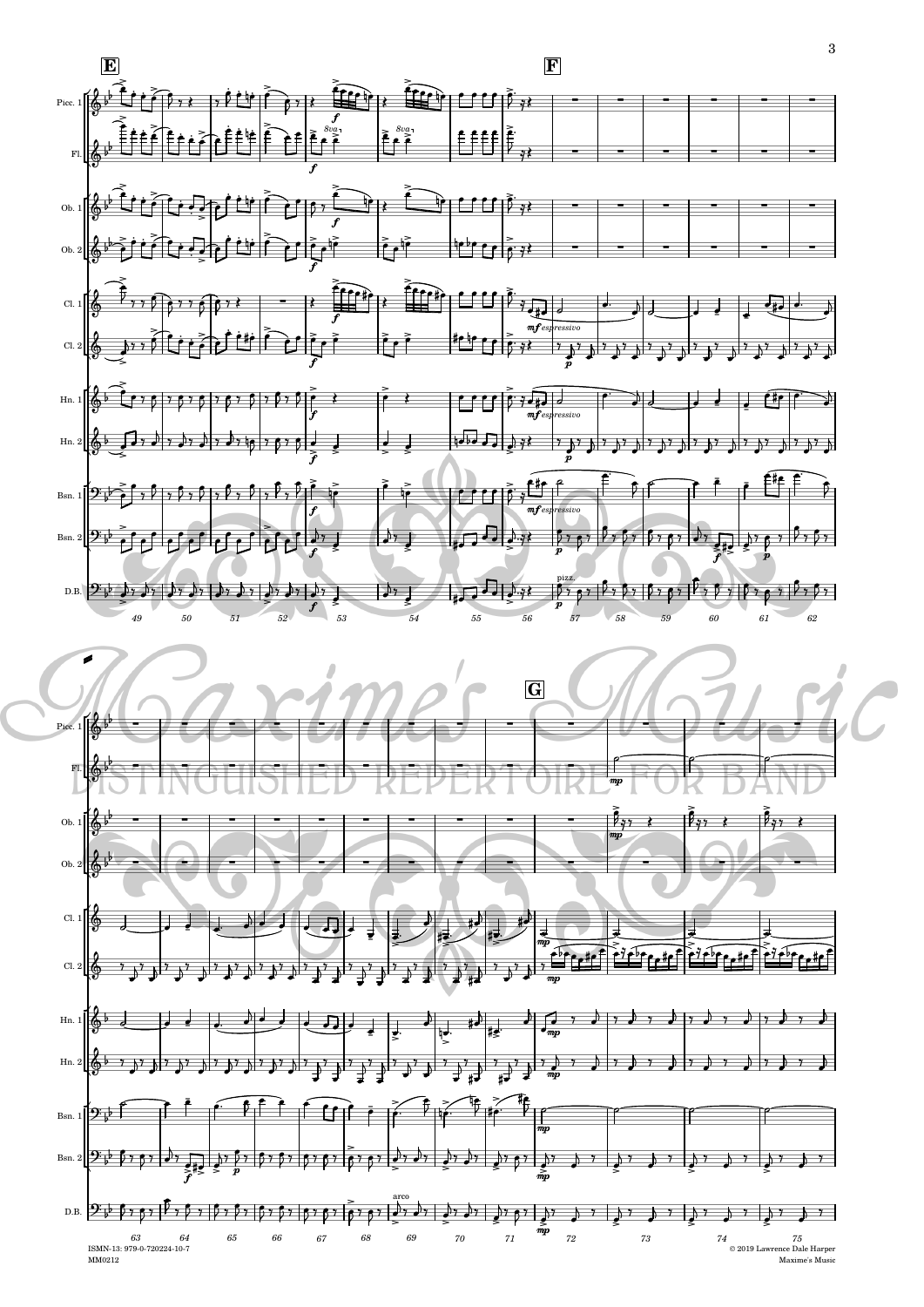

D.B.  $9 \flat \qquad 67$  $\frac{1}{2}$   $\frac{1}{2}$   $\frac{1}{2}$   $\frac{1}{2}$  $\int$   $\int$  $7 \frac{1}{4}$  $\overline{\mathbf{y}}$   $\mathbf{y}$  $7 \frac{1}{2}$  $7 \frac{1}{2}$  $7 \sqrt{7}$  $7 \frac{1}{2}$  $\overline{1}$  $\boldsymbol{p}$ mf 89 90 91 85 87  $95$ 93 94  $@$  2019 Lawrence Dale Harper ISMN-13: 979-0-720224-10-7 MM0212 Maxime's Music

 $\overline{4}$ 

 $\overline{\mathbf{H}}$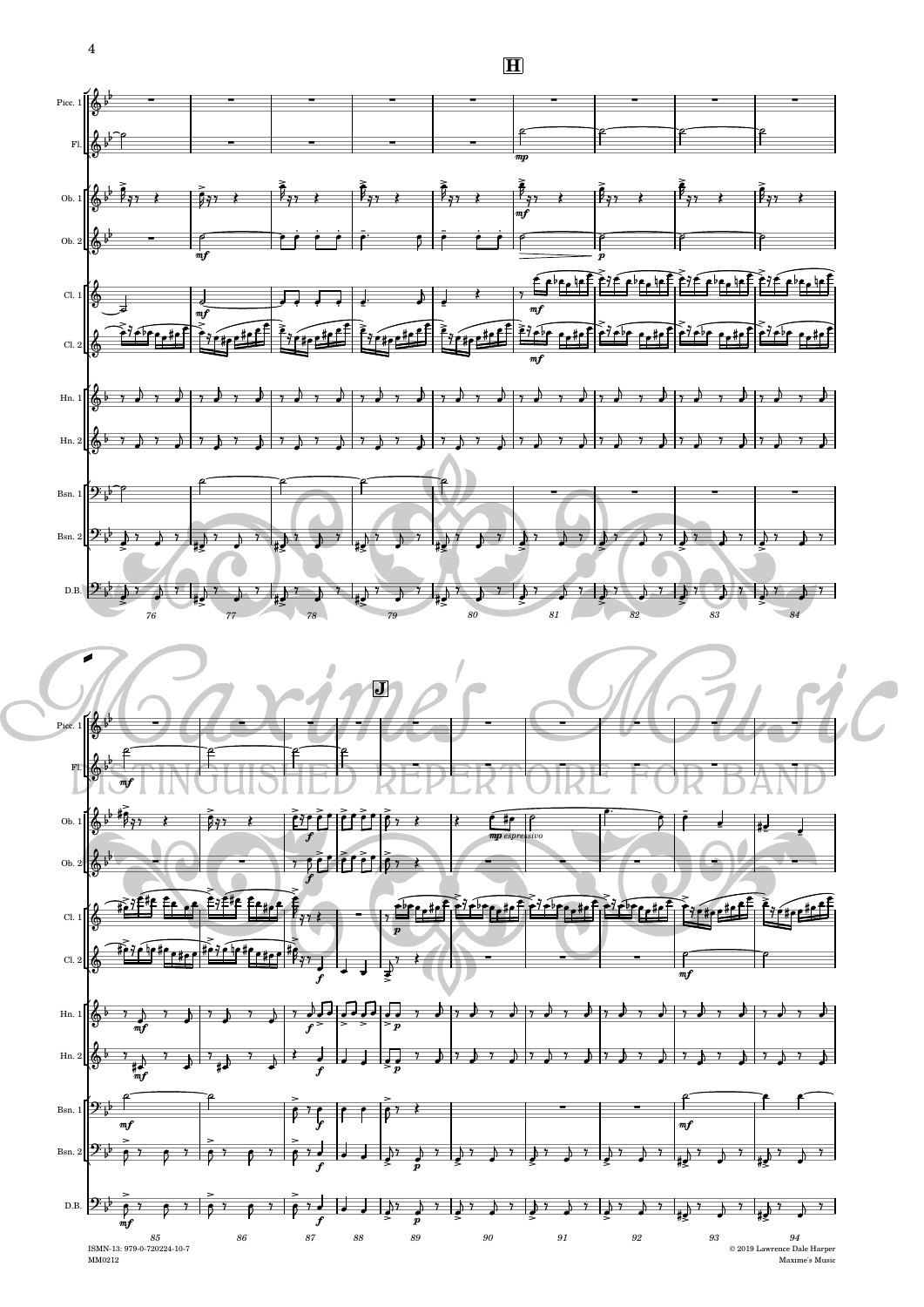

 $\overline{5}$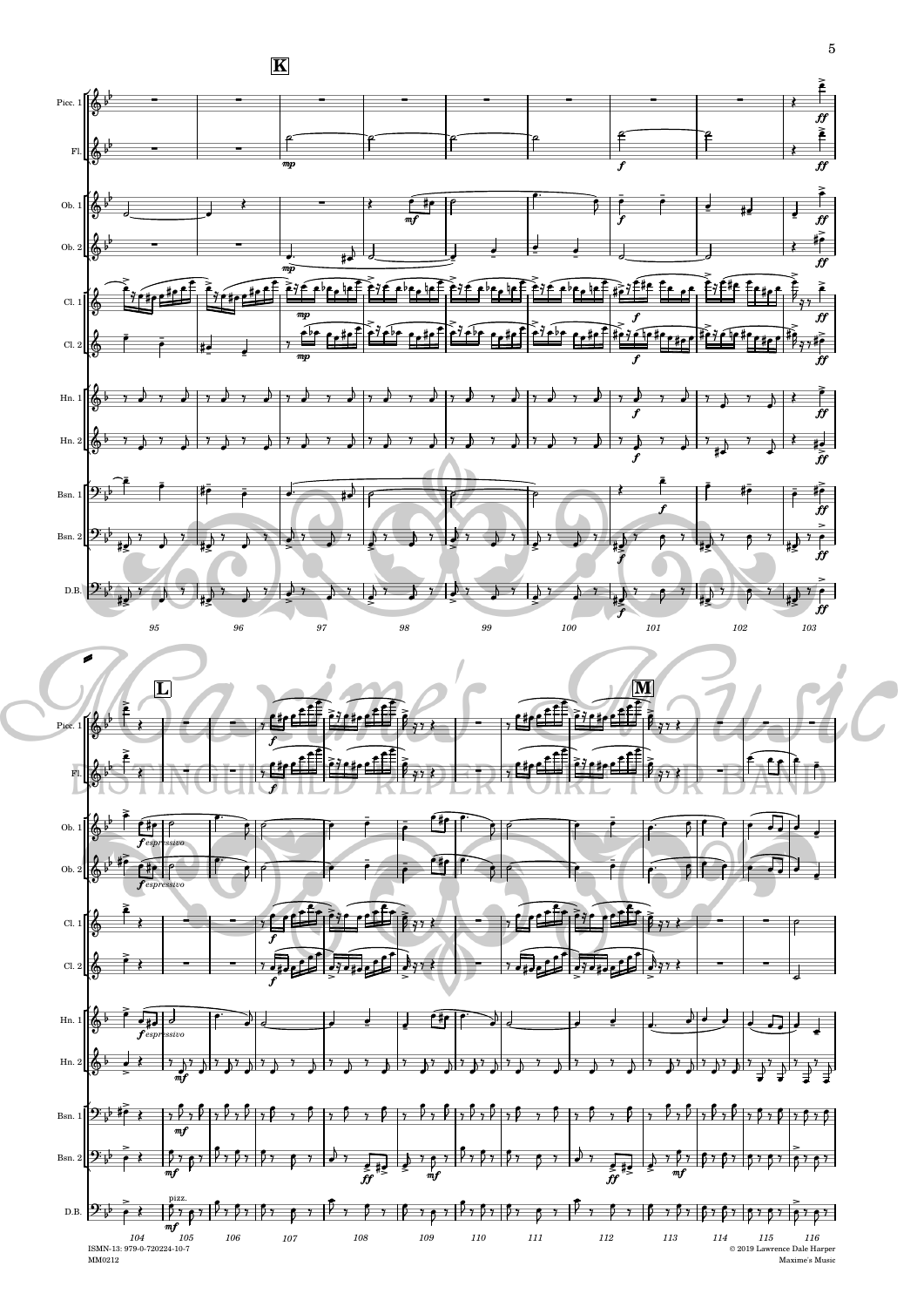